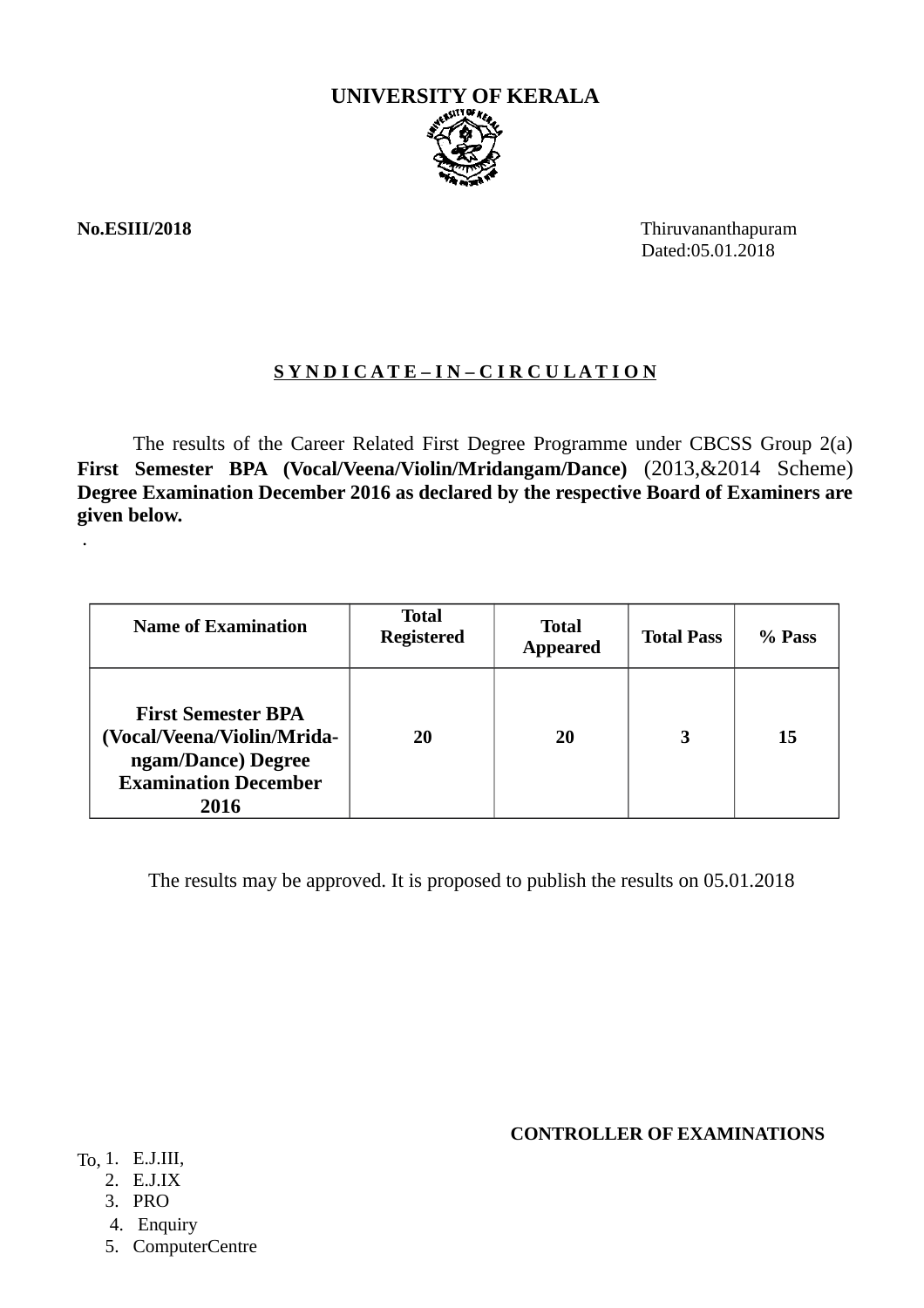

# **UNIVERSITY OF KERALA NOTIFICATION**

- 1. The following is the provisional list of Register Numbers of the successful candidates at the Career Related First Degree Programme Under CBCSS Group 2(a) **First Semester BPA (Vocal/Veena/Violin/Mridangam/Dance) Degree Examination December 2016** (2013&2014 Scheme) as declared by the Board of Examiners.
- 2. For the successful completion of a semester a student has to score a minimum SCPA of 4.00(E Grade). A minimum of 40% of marks (E Grade) is required for passing a course with a separate minimum of 40% (E Grade) for Continuous Evaluation and End Semester Evaluation.
- 3. The last date for revaluation and scrutiny is 22.01.2018. Candidates should make use of draft mark list available in the university website for applying for revaluation. Application for revaluation and scrutiny should be submitted through ONLINE only

| 4019 ОСОГТ ЭСПСШС     |                                           |  |  |
|-----------------------|-------------------------------------------|--|--|
| <b>COURSE CODE</b>    | <b>COURSE</b>                             |  |  |
| <b>EN 1111.3</b>      | <b>English</b>                            |  |  |
| <b>SK 1111.3</b>      | <b>Sanskrit</b>                           |  |  |
| <b>VO/VI/VE 1121</b>  | <b>Fundamental Aspects of Music</b>       |  |  |
| <b>MR 1121</b>        | <b>Basic Principles of Thala</b>          |  |  |
| <b>DA 1121</b>        | <b>Dance Forms and Related Arts</b>       |  |  |
| VO/VI/VE/MR/DA 1171   | <b>Vocational Course - I (Practical)</b>  |  |  |
| VO/VI/VE/MR/DA 1131.6 | <b>Complementary Course –I(Practical)</b> |  |  |

|  |  | 2013 & 2014 Scheme |
|--|--|--------------------|
|--|--|--------------------|

**Controller of Examinations**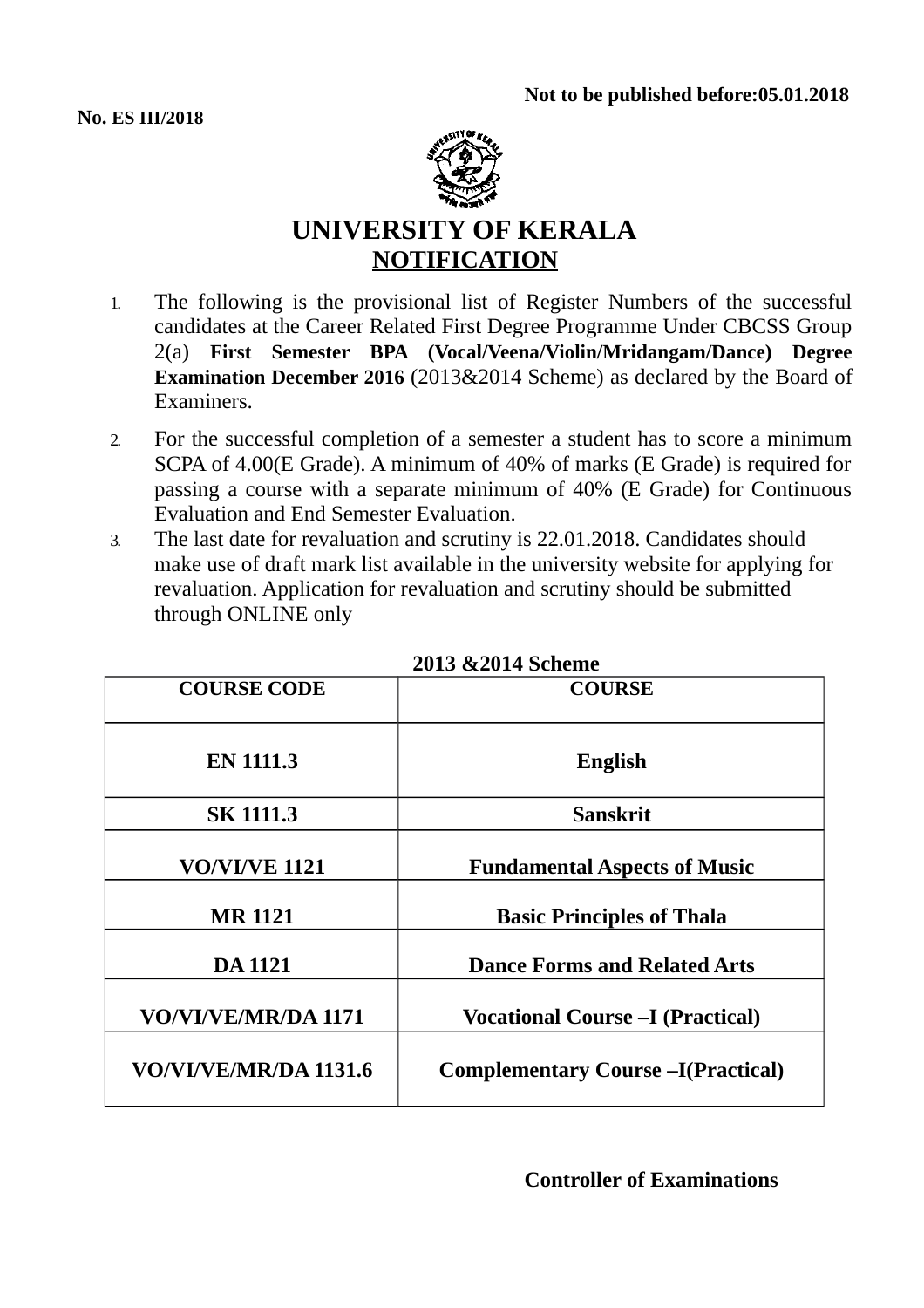University Buildings, Thiruvananthapuram Dated 05.01.2018